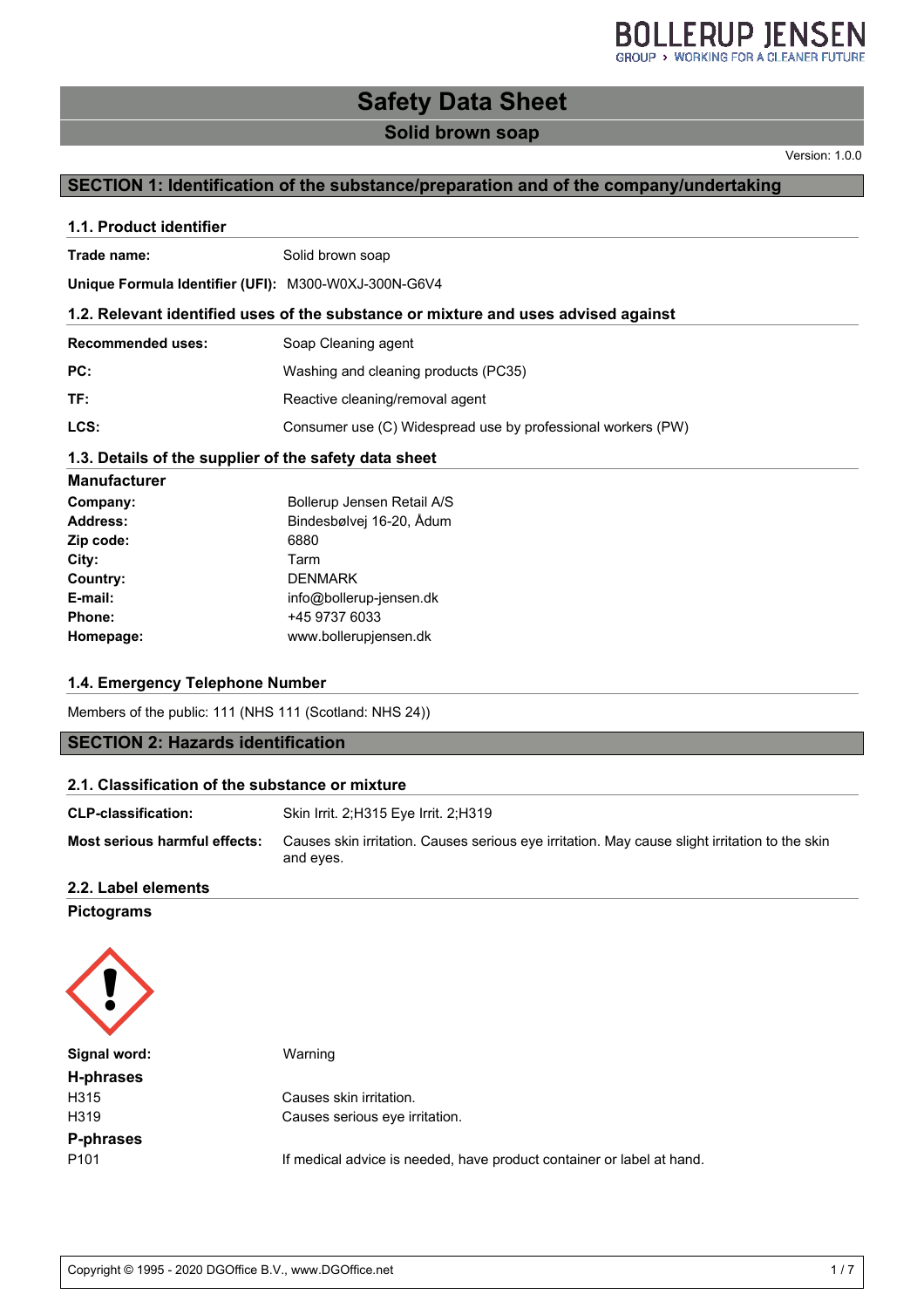Version: 1.0.0

## **Safety Data Sheet**

#### **Solid brown soap**

| P <sub>102</sub> | Keep out of reach of children.                                                                                                      |
|------------------|-------------------------------------------------------------------------------------------------------------------------------------|
| P280             | Wear protective glove/eye protection.                                                                                               |
| P302+352         | IF ON SKIN: Wash with plenty of water                                                                                               |
| P305+351+338     | IF IN EYES: Rinse cautiously with water for several minutes. Remove contact lenses, if<br>present and easy to do. Continue rinsing. |
| P501             | Dispose of contents/container in accordance with local regulations.                                                                 |

#### **Supplemental information**

Safety data sheet available for professional users on request.

#### **2.3. Other hazards**

The product does not contain any PBT or vPvB substances.

#### **SECTION 3: Composition/information on ingredients**

#### **3.2. Mixtures**

| Substance              | CAS No    | EC No     | <b>REACH Reg. No.</b> | Concentration | <b>Notes</b> | CLP-<br>classification                   |
|------------------------|-----------|-----------|-----------------------|---------------|--------------|------------------------------------------|
| Soaps,<br>Potassium    | 8046-74-0 | 617-080-3 |                       | l25 - 50%     |              |                                          |
| potassium<br>hydroxide | 1310-58-3 | 215-181-3 |                       | $0 - 2%$      |              | Acute Tox. 4; H302<br>Skin Corr. 1A:H314 |

Please see section 16 for the full text of H-phrases.

**Ingredient comments:** Contains: soap 30% and more:

#### **SECTION 4: First aid measures**

| 4.1. Description of first aid measures |                                                                                                                                                              |  |  |  |
|----------------------------------------|--------------------------------------------------------------------------------------------------------------------------------------------------------------|--|--|--|
| Inhalation:                            | Seek medical advice in case of persistent discomfort.                                                                                                        |  |  |  |
| Ingestion:                             | Do not induce vomiting. Wash out mouth thoroughly and drink 1-2 glasses of water in small<br>sips. Seek medical advice in case of discomfort.                |  |  |  |
| <b>Skin contact:</b>                   | Wash the skin with water.                                                                                                                                    |  |  |  |
| Eye contact:                           | Flush immediately with water (preferably using eye wash equipment) for at least 5 minutes.<br>Open eye wide. Remove any contact lenses. Seek medical advice. |  |  |  |
| General:                               | When obtaining medical advice, show the safety data sheet or label.                                                                                          |  |  |  |

#### **4.2. Most important symptoms and effects, both acute and delayed**

May cause eye irritation. Irritating to skin - may cause reddening.

#### **4.3. Indication of any immediate medical attention and special treatment needed**

#### Treat symptoms.

#### **SECTION 5: Fire-fighting measures**

#### **5.1. Extinguishing media**

| Suitable extinguishing media:      | The product is not directly flammable. Choose extinguishing agents based on the<br>surrounding fire. Extinguish with powder, foam, carbon dioxide or water mist. |
|------------------------------------|------------------------------------------------------------------------------------------------------------------------------------------------------------------|
| Unsuitable extinguishing<br>media: | Do not use water stream, as it may spread the fire.                                                                                                              |

#### **5.2. Special hazards arising from the substance or mixture**

The product is not directly flammable. Avoid inhalation of vapour and fumes - seek fresh air.

Copyright © 1995 - 2020 DGOffice B.V., www.DGOffice.net 2 / 7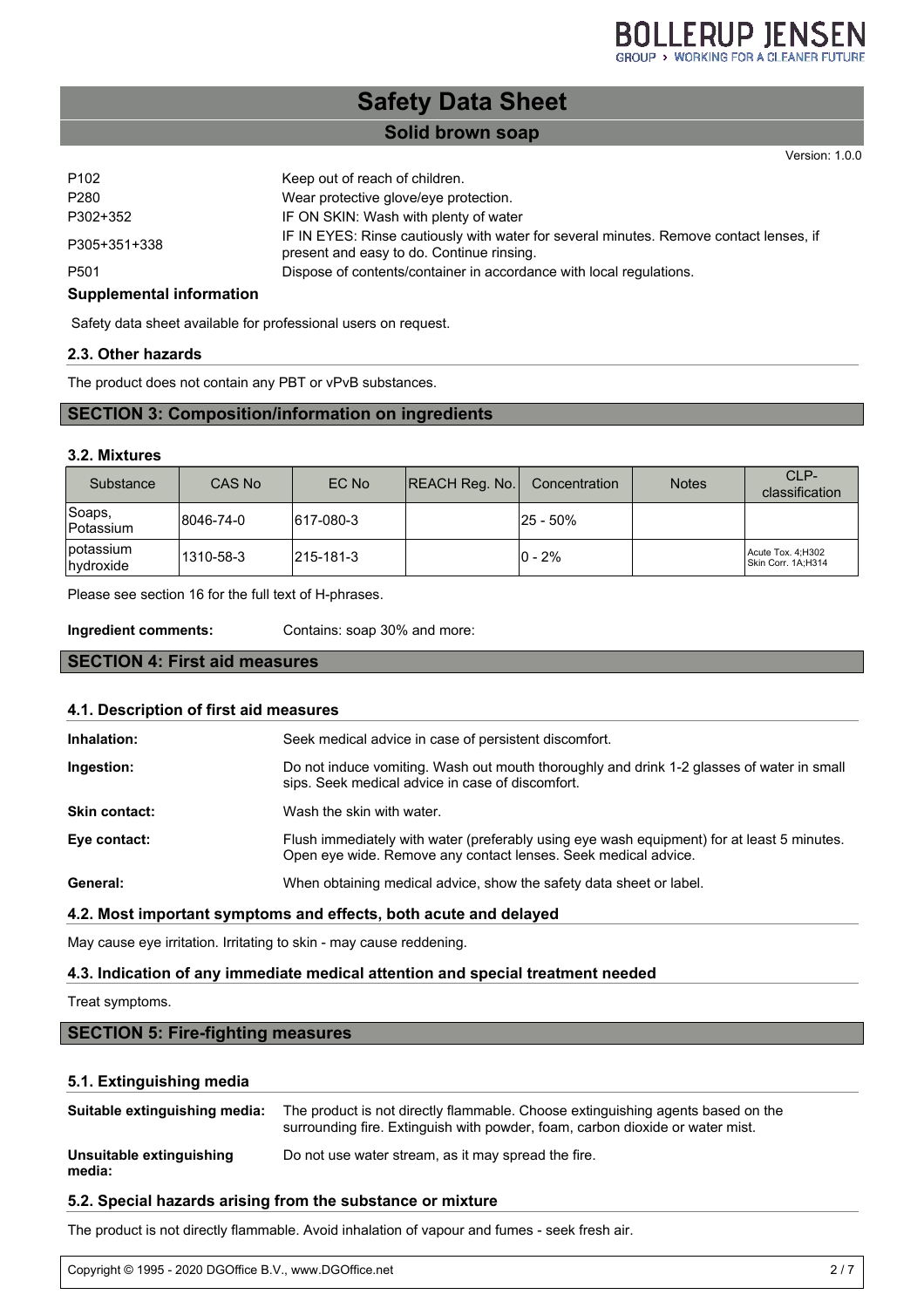### **Safety Data Sheet**

#### **Solid brown soap**

Version: 1.0.0

#### **5.3. Advice for fire-fighters**

Move containers from danger area if it can be done without risk. Avoid inhalation of vapour and flue gases - seek fresh air.

#### **SECTION 6: Accidental release measures**

#### **6.1. Personal precautions, protective equipment and emergency procedures**

**For non-emergency personnel:** Stop leak if this can be done without risk. Wear gloves. Wear safety goggles.

**For emergency responders:** Normal protective clothing equivalent to EN 469 is recommended.

#### **6.2. Environmental precautions**

Do not discharge large quantities of concentrated spills and residue into drains. Notify proper authorities in case of contamination of soil or aquatic environment or discharge to drains.

#### **6.3. Methods and material for containment and cleaning up**

Sweep up/collect spills for possible reuse or transfer to suitable waste containers. Wipe up minor spills with a cloth. Rinse with water.

#### **6.4. Reference to other sections**

See section 8 for type of protective equipment. See section 13 for instructions on disposal.

#### **SECTION 7: Handling and storage**

#### **7.1. Precautions for safe handling**

Running water and eye wash equipment must be available. A safety shower should be available. Avoid contact with skin and eyes.

#### **7.2. Conditions for safe storage, including any incompatibilities**

Keep in tightly closed original packaging. Store safely and keep out of reach of children. Store frost-free.

#### **7.3. Specific end use(s)**

No special uses in addition to identified uses in 1.2.

#### **SECTION 8: Exposure controls/personal protection**

#### **8.1. Control parameters**

#### **Occupational exposure limit**

| Substance<br>name                    | Time period                                  | ppm                                                                                                             | mg/m <sup>3</sup> | fiber/cm3 | Comments | <b>Remarks</b> |  |
|--------------------------------------|----------------------------------------------|-----------------------------------------------------------------------------------------------------------------|-------------------|-----------|----------|----------------|--|
| ∣potassium<br>hydroxide              | 15m                                          |                                                                                                                 |                   |           |          |                |  |
| <b>Measuring methods:</b>            |                                              | Compliance with the stated occupational exposure limits may be checked by occupational<br>hygiene measurements. |                   |           |          |                |  |
| Legal basis:                         |                                              | EH40/2005 Workplace exposure limits. Last amended January 2020.                                                 |                   |           |          |                |  |
| 8.2. Exposure controls               |                                              |                                                                                                                 |                   |           |          |                |  |
| Appropriate engineering<br>controls: |                                              | Wear the personal protective equipment specified below.                                                         |                   |           |          |                |  |
| eye/face protection:                 |                                              | <b>Personal protective equipment,</b> Wear safety goggles if there is a risk of eye splash.                     |                   |           |          |                |  |
| skin protection:                     | Personal protective equipment, Not required. |                                                                                                                 |                   |           |          |                |  |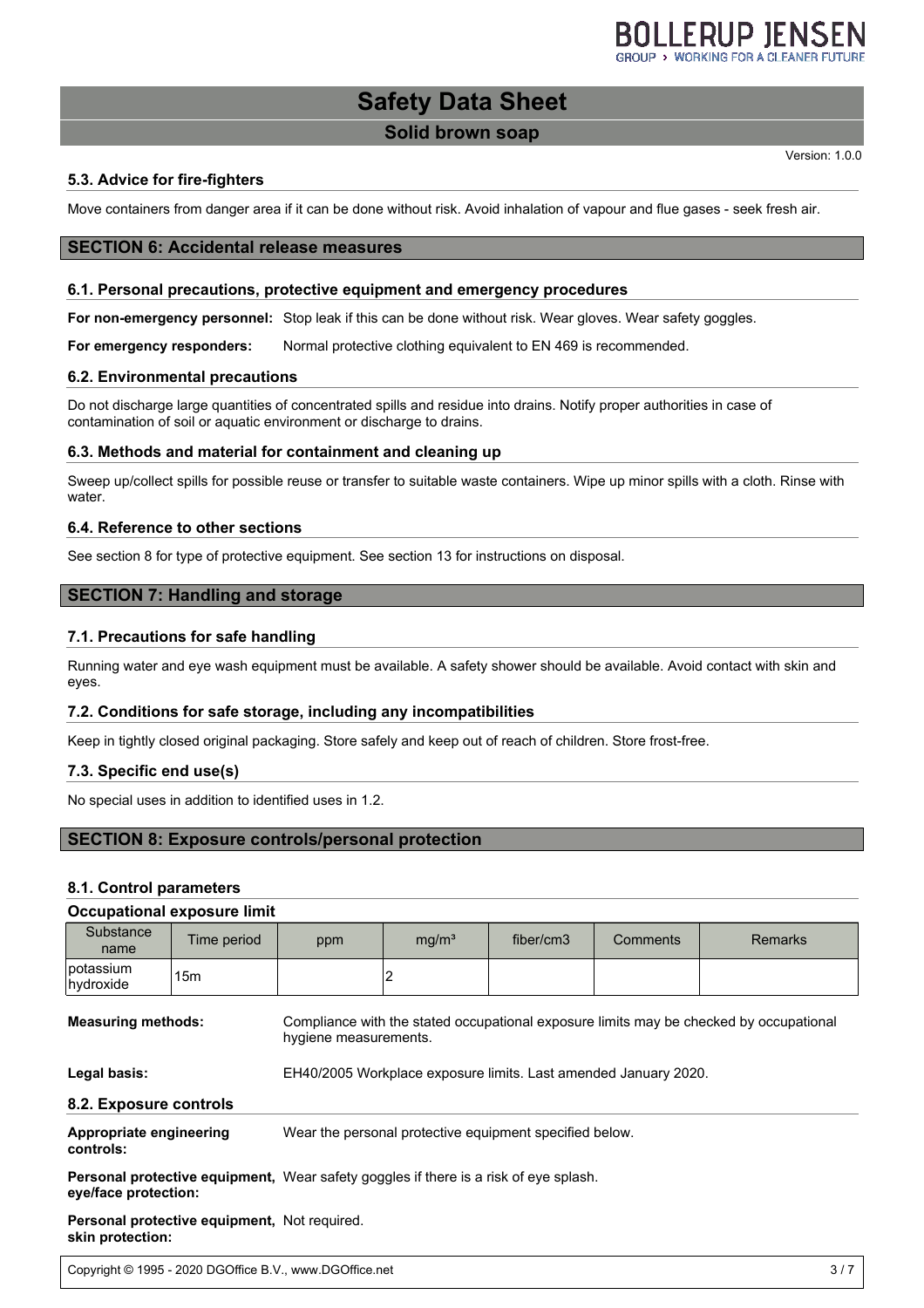### **Safety Data Sheet**

#### **Solid brown soap**

Version: 1.0.0

Personal protective equipment, Wear gloves. Type of material: Nitrile rubber/ Butyl rubber/ Neoprene rubber/ Rubber. **hand protection:** Penetration time: >8 hours.

**Personal protective equipment,** Not required. **respiratory protection:**

**Environmental exposure controls:** Ensure compliance with local regulations for emissions.

#### **SECTION 9: Physical and chemical properties**

#### **9.1. Information on basic physical and chemical properties**

| Parameter                               | Value/unit     |                |  |  |
|-----------------------------------------|----------------|----------------|--|--|
| <b>State</b>                            | Paste          |                |  |  |
| Colour                                  | <b>Brown</b>   |                |  |  |
| Odour                                   | Characteristic |                |  |  |
| Solubility                              | Soluble        |                |  |  |
| <b>Explosive properties</b>             | Non-explosive  |                |  |  |
| Oxidising properties                    | Non-oxidising. |                |  |  |
| Parameter                               | Value/unit     | <b>Remarks</b> |  |  |
| pH (solution for use)                   | 11             |                |  |  |
| pH (concentrate)                        | $12.5 - 13.5$  | (25% solution) |  |  |
| Melting point                           | No data        |                |  |  |
| Freezing point                          | No data        |                |  |  |
| Initial boiling point and boiling range | No data        |                |  |  |
| <b>Flash Point</b>                      | No data        |                |  |  |
| Evaporation rate                        | No data        |                |  |  |
| Flammability (solid, gas)               | No data        |                |  |  |
| <b>Flammability limits</b>              | No data        |                |  |  |
| <b>Explosion limits</b>                 | No data        |                |  |  |
| Vapour pressure                         | No data        |                |  |  |
| Vapour density                          | No data        |                |  |  |
| Relative density                        | No data        |                |  |  |
| Partition coefficient n-octonol/water   | No data        |                |  |  |
| Auto-ignition temperature               | No data        |                |  |  |
| Decomposition temperature               | No data        |                |  |  |
| Viscosity                               | 50 - 90 mPa.s  |                |  |  |
| Odour threshold                         | No data        |                |  |  |

#### **9.2 Other information**

| 'arameter    | Value/unit           | 76111 di NS      |
|--------------|----------------------|------------------|
| -<br>√Densit | q/ml<br>$\cdot$<br>ີ | ハワド<br>solution. |

#### **SECTION 10: Stability and reactivity**

#### **10.1. Reactivity**

Reacts with the following: Acids/ Oxidisers.

#### **10.2. Chemical stability**

The product is stable when used in accordance with the supplier's directions.

#### **10.3. Possibility of hazardous reactions**

None known.

#### **10.4. Conditions to avoid**

Copyright © 1995 - 2020 DGOffice B.V., www.DGOffice.net 4 / 7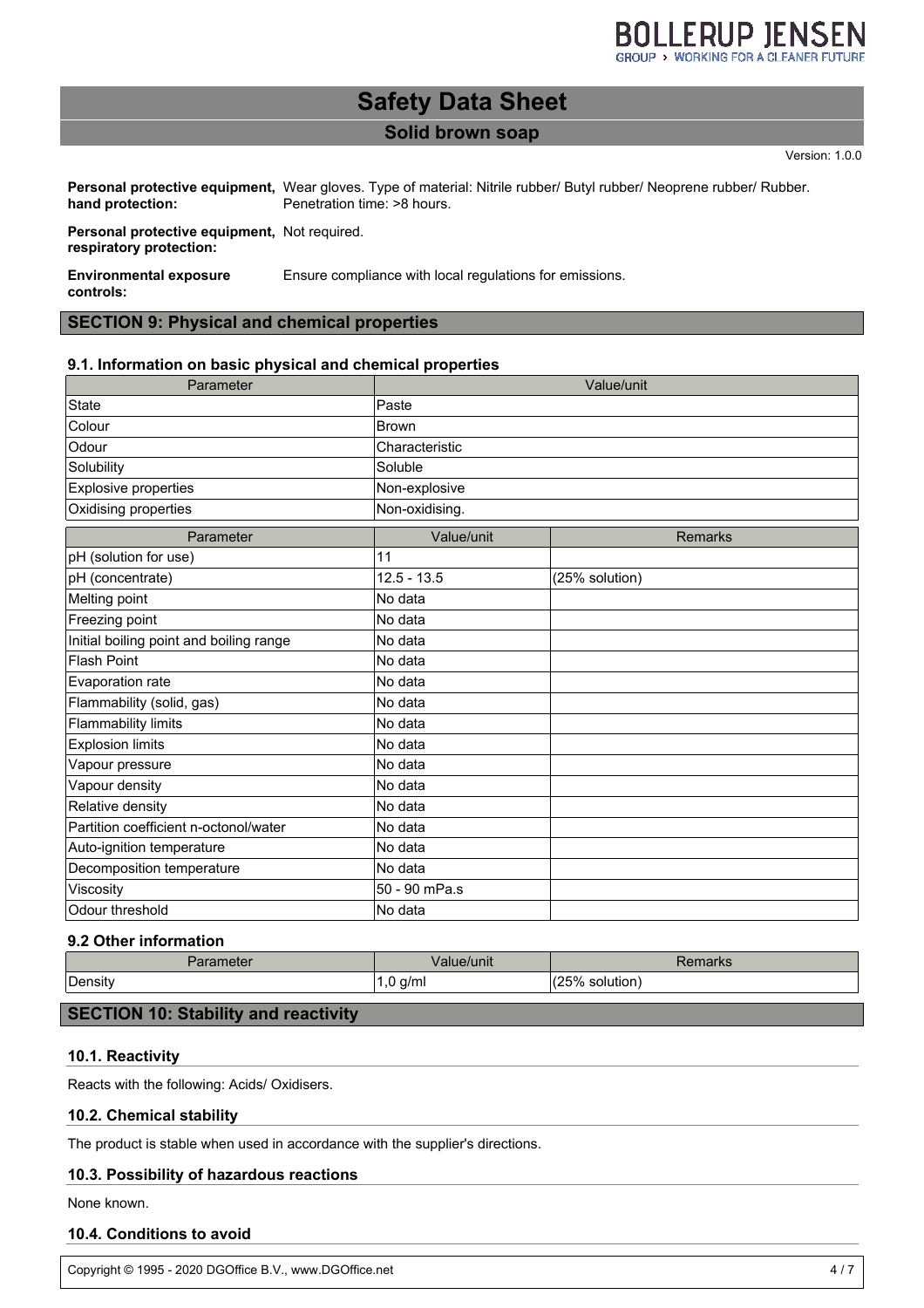**BOLLERUP JENSEN** 

## **Safety Data Sheet**

#### **Solid brown soap**

Version: 1.0.0

Avoid direct sunlight.

#### **10.5. Incompatible materials**

Acids/ Oxidisers.

#### **10.6. Hazardous decomposition products**

None known.

#### **SECTION 11: Toxicological information**

### **11.1. Information on toxicological effects Acute toxicity - oral:** Ingestion may cause discomfort. Acute toxicity - dermal: No hazards. Acute toxicity - inhalation: No hazards. **Skin corrosion/irritation:** May irritate the skin - may cause reddening. **Serious eye damage/eye irritation:** Irritating to eyes. Causes a burning sensation and tearing. **Respiratory sensitisation or skin sensitisation:** Based on existing data, the classification criteria are deemed not to have been met. **Germ cell mutagenicity:** Based on existing data, the classification criteria are deemed not to have been met. **Carcinogenic properties:** No carcinogenic effects observed.

**Reproductive toxicity:** Based on existing data, the classification criteria are deemed not to have been met.

**Single STOT exposure:** Test data are not available.

**Repeated STOT exposure:** Test data are not available.

**Aspiration hazard:** Test data are not available.

**Other toxicological effects:** None known.

#### **SECTION 12: Ecological information**

#### **12.1. Toxicity**

Occasional major emissions or frequently recurring minor emissions may have a harmful or disturbing effect.

#### **12.2. Persistence and degradability**

Expected to be biodegradable.

#### **12.3. Bioaccumulative potential**

No bioaccumulation expected.

#### **12.4. Mobility in soil**

Test data are not available.

#### **12.5. Results of PBT and vPvB assessment**

The product does not contain any PBT or vPvB substances.

Copyright © 1995 - 2020 DGOffice B.V., www.DGOffice.net 5 / 7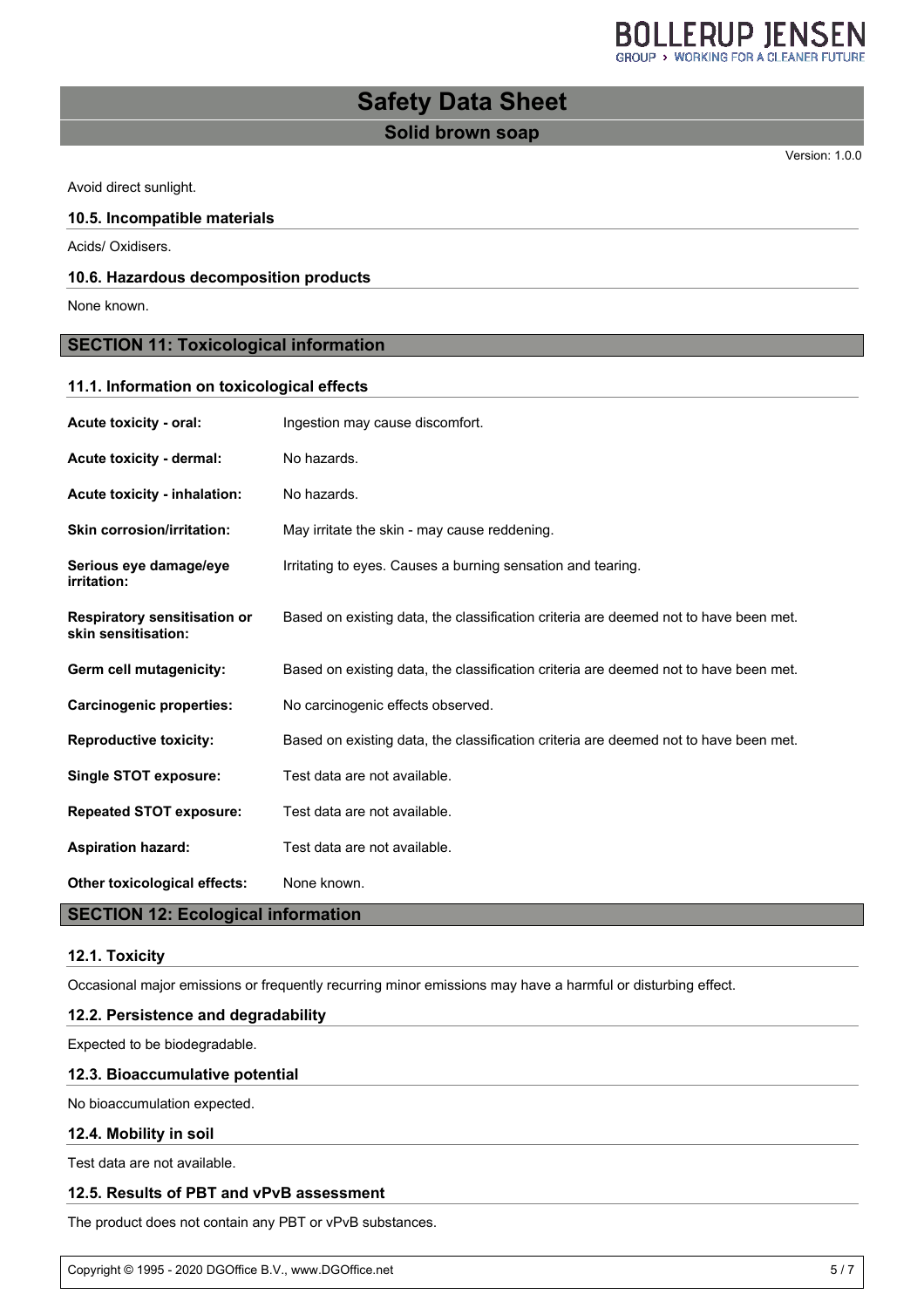## **Safety Data Sheet**

#### **Solid brown soap**

Version: 1.0.0

#### **12.6. Other adverse effects**

The product affects the pH value of the local aquatic environment.

#### **SECTION 13: Disposal considerations**

#### **13.1. Waste treatment methods**

Collect concentrated spills and major waste in closed, leak-proof containers for disposal at the local hazardous waste site. Uncleansed packaging is to be disposed of via the local waste-removal scheme.

**Category of waste:** EWC code: Depends on line of business and use, for instance 06 02 99 wastes not otherwise specified 15 01 02 plastic packaging

#### **SECTION 14: Transport information**

| 14.1. UN-No.:<br>14.2. UN proper shipping<br>name: | Not applicable.<br>Not applicable. | 14.4. Packing group:<br>14.5. Environmental<br>hazards: | Not applicable.<br>Not applicable. |
|----------------------------------------------------|------------------------------------|---------------------------------------------------------|------------------------------------|
| 14.3. Transport hazard<br>class(es):               | Not applicable.                    |                                                         |                                    |

#### **14.6. Special precautions for user**

None.

#### **14.7. Transport in bulk according to Annex II of MARPOL and the IBC Code**

Not included.

#### **SECTION 15: Regulatory information**

#### **15.1. Safety, health and environmental regulations/legislation specific for the substance or mixture**

**Special Provisions:** Regulation (EC) of the European Parliament and on the Council no. 1272/2008.

#### **15.2. Chemical Safety Assessment**

**Other Information:** Chemical safety assessment has not been performed.

#### **SECTION 16: Other information**

#### **Version history and indication of changes**

| Version                                                 | <b>Revision date</b>                                                                                                                                                                                                                                                                                                                                                                             | Responsible                                                                        | Changes |
|---------------------------------------------------------|--------------------------------------------------------------------------------------------------------------------------------------------------------------------------------------------------------------------------------------------------------------------------------------------------------------------------------------------------------------------------------------------------|------------------------------------------------------------------------------------|---------|
| 1.0.0                                                   | 28/10/2020                                                                                                                                                                                                                                                                                                                                                                                       | IMBK.                                                                              |         |
| <b>Abbreviations:</b>                                   | DNEL: Derived No Effect Level PNEC: Predicted No Effect Concentration STOT: Specific<br>Target Organ Toxicity PBT: Persistent, Bioaccumulative and Toxic vPvB: Very Persistent<br>and Very Bioaccumulative                                                                                                                                                                                       |                                                                                    |         |
| References to literature and<br>data sources:           | CEES (Centre Européen d'Etude des Silicates) June 2014 ECHA reg. sub.: ECHA<br>database for information on registered substances.                                                                                                                                                                                                                                                                |                                                                                    |         |
| <b>Other Information:</b>                               | This safety data sheet has been prepared for and applies to this product only. It is based on<br>our current knowledge and the information that the supplier was able to provide about the<br>product at the time of preparation. The safety data sheet complies with applicable law on<br>preparation of safety data sheets in accordance with 1907/2006/EC (REACH) as<br>subsequently changed. |                                                                                    |         |
| <b>Training advice:</b>                                 |                                                                                                                                                                                                                                                                                                                                                                                                  | A thorough knowledge of this safety data sheet should be a prerequisite condition. |         |
| <b>Classification method:</b>                           |                                                                                                                                                                                                                                                                                                                                                                                                  | Calculation based on the hazards of the known components. Test has shown that the  |         |
| Copyright © 1995 - 2020 DGOffice B.V., www.DGOffice.net |                                                                                                                                                                                                                                                                                                                                                                                                  |                                                                                    | 6/7     |